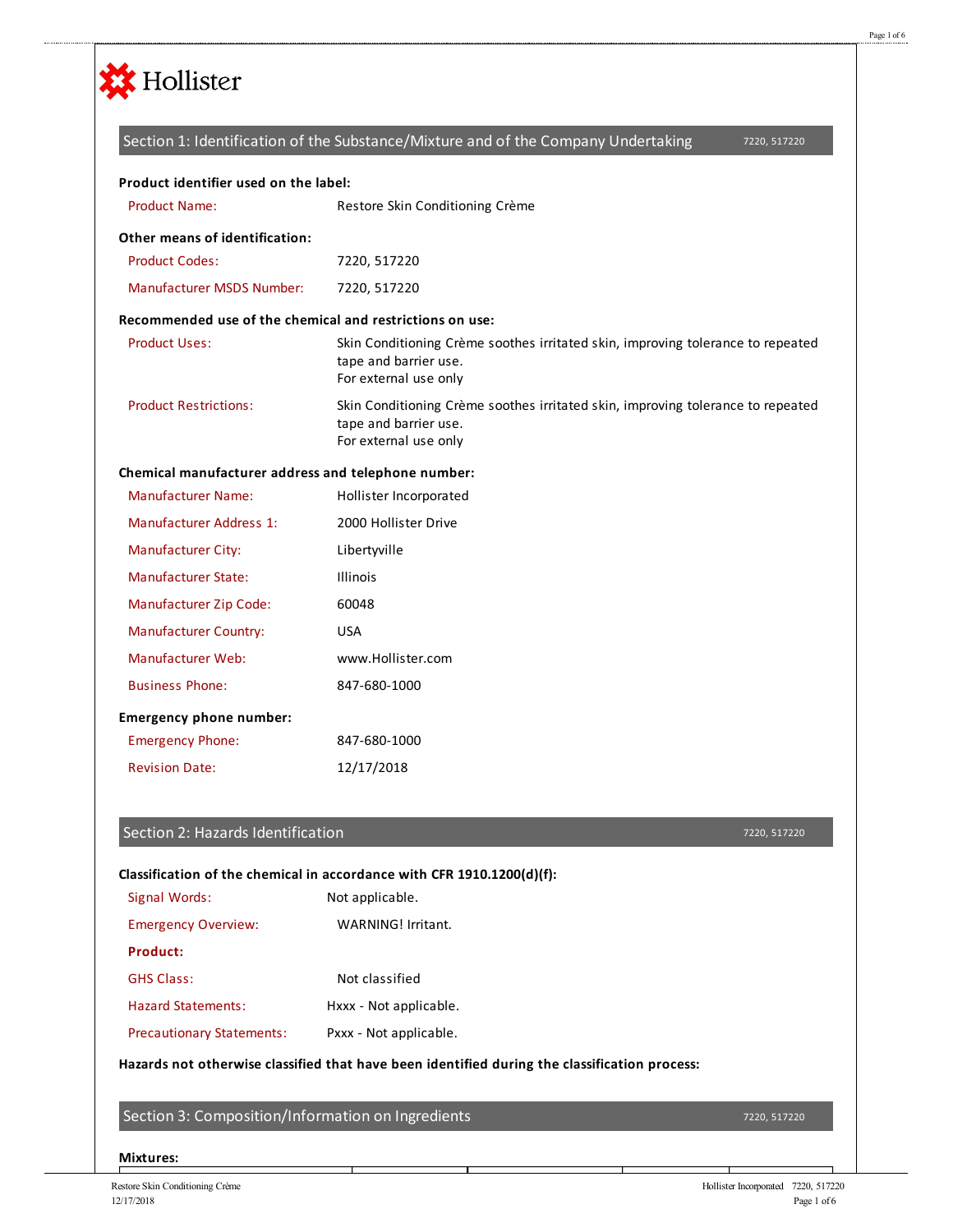|                                                                                                                               |                                                                                                                                                        | <b>Ingredient Percent</b>                                                                                                                                                                                                               | <b>EC Number</b> |              |
|-------------------------------------------------------------------------------------------------------------------------------|--------------------------------------------------------------------------------------------------------------------------------------------------------|-----------------------------------------------------------------------------------------------------------------------------------------------------------------------------------------------------------------------------------------|------------------|--------------|
| Non hazardous ingredient(s)                                                                                                   | N/A                                                                                                                                                    | 100 by weight                                                                                                                                                                                                                           |                  |              |
|                                                                                                                               |                                                                                                                                                        |                                                                                                                                                                                                                                         |                  |              |
| Section 4: First Aid Measures                                                                                                 |                                                                                                                                                        |                                                                                                                                                                                                                                         |                  | 7220, 517220 |
| Description of necessary measures:                                                                                            |                                                                                                                                                        |                                                                                                                                                                                                                                         |                  |              |
| Eye Contact:                                                                                                                  |                                                                                                                                                        | No effects anticipated. If symptoms develop Rinse cautiously with water for<br>several minutes. Remove contact lenses, if present and easy to do. Continue<br>rinsing. If eye irritation persists: Get medical advice/attention.        |                  |              |
| Skin Contact:                                                                                                                 | No effects anticipated. If symptoms develop, Wash skin with soap and plenty of<br>water.<br>Get medical attention if irritation develops or persists.  |                                                                                                                                                                                                                                         |                  |              |
| Inhalation:                                                                                                                   | No effects anticipated. If symptoms persist, call a physician.                                                                                         |                                                                                                                                                                                                                                         |                  |              |
| Ingestion:                                                                                                                    | If swallowed, do NOT induce vomiting. Call a physician or poison control center<br>immediately. Never give anything by mouth to an unconscious person. |                                                                                                                                                                                                                                         |                  |              |
| Most important symptoms/effects, acute and delayed:<br>Indication of immediate medical attention and special treatment needed |                                                                                                                                                        |                                                                                                                                                                                                                                         |                  |              |
| Note To Physicians:                                                                                                           | None.                                                                                                                                                  |                                                                                                                                                                                                                                         |                  |              |
|                                                                                                                               |                                                                                                                                                        |                                                                                                                                                                                                                                         |                  |              |
| <b>Section 5: Firefighting Measures</b>                                                                                       |                                                                                                                                                        |                                                                                                                                                                                                                                         |                  | 7220, 517220 |
|                                                                                                                               |                                                                                                                                                        |                                                                                                                                                                                                                                         |                  |              |
|                                                                                                                               |                                                                                                                                                        |                                                                                                                                                                                                                                         |                  |              |
| Suitable and unsuitable extinguishing media<br><b>Extinguishing Media:</b>                                                    | may be used to cool closed containers.                                                                                                                 | Use dry chemical or foam when fighting fires involving this material. Water mist                                                                                                                                                        |                  |              |
| Specific hazards arising from the chemical                                                                                    |                                                                                                                                                        |                                                                                                                                                                                                                                         |                  |              |
| Special protective equipment and precautions for fire-fighters<br>Fire Fighting Instructions:                                 |                                                                                                                                                        | Evacuate area of unprotected personnel. Use cold water spray to cool fire exposed<br>containers to minimize risk of rupture. Do not enter confined fire space without full<br>protective gear. If possible, contain fire run-off water. |                  |              |
| Protective Equipment:                                                                                                         |                                                                                                                                                        | As in any fire, wear Self-Contained Breathing Apparatus (SCBA), MSHA/NIOSH<br>(approved or equivalent) and full protective gear.                                                                                                        |                  |              |
| <b>NFPA Health:</b>                                                                                                           | 1                                                                                                                                                      |                                                                                                                                                                                                                                         |                  |              |
| <b>NFPA Fire:</b>                                                                                                             | $\mathbf{1}$                                                                                                                                           |                                                                                                                                                                                                                                         |                  |              |
| <b>NFPA Reactivity:</b>                                                                                                       | 0                                                                                                                                                      |                                                                                                                                                                                                                                         |                  |              |
|                                                                                                                               |                                                                                                                                                        |                                                                                                                                                                                                                                         |                  |              |
| Section 6: Accidental Release Measures                                                                                        |                                                                                                                                                        |                                                                                                                                                                                                                                         |                  | 7220, 517220 |
| Personal precautions, protective equipment and emergency procedures<br><b>Personnel Precautions:</b>                          | from entering the spill area.                                                                                                                          | For large spills; Evacuate area and keep unnecessary and unprotected personnel                                                                                                                                                          |                  |              |
|                                                                                                                               |                                                                                                                                                        |                                                                                                                                                                                                                                         |                  |              |
| Methods and materials for containment and cleaning up<br><b>Methods for Containment:</b>                                      | oil dry.                                                                                                                                               | For large spills; Contain spills with an inert absorbent material such as soil, sand or                                                                                                                                                 |                  |              |
| Methods for Cleanup:                                                                                                          |                                                                                                                                                        | For large spills; Place into a suitable container for disposal.                                                                                                                                                                         |                  |              |
| <b>Environmental precautions</b>                                                                                              |                                                                                                                                                        |                                                                                                                                                                                                                                         |                  |              |

Page 2 of 6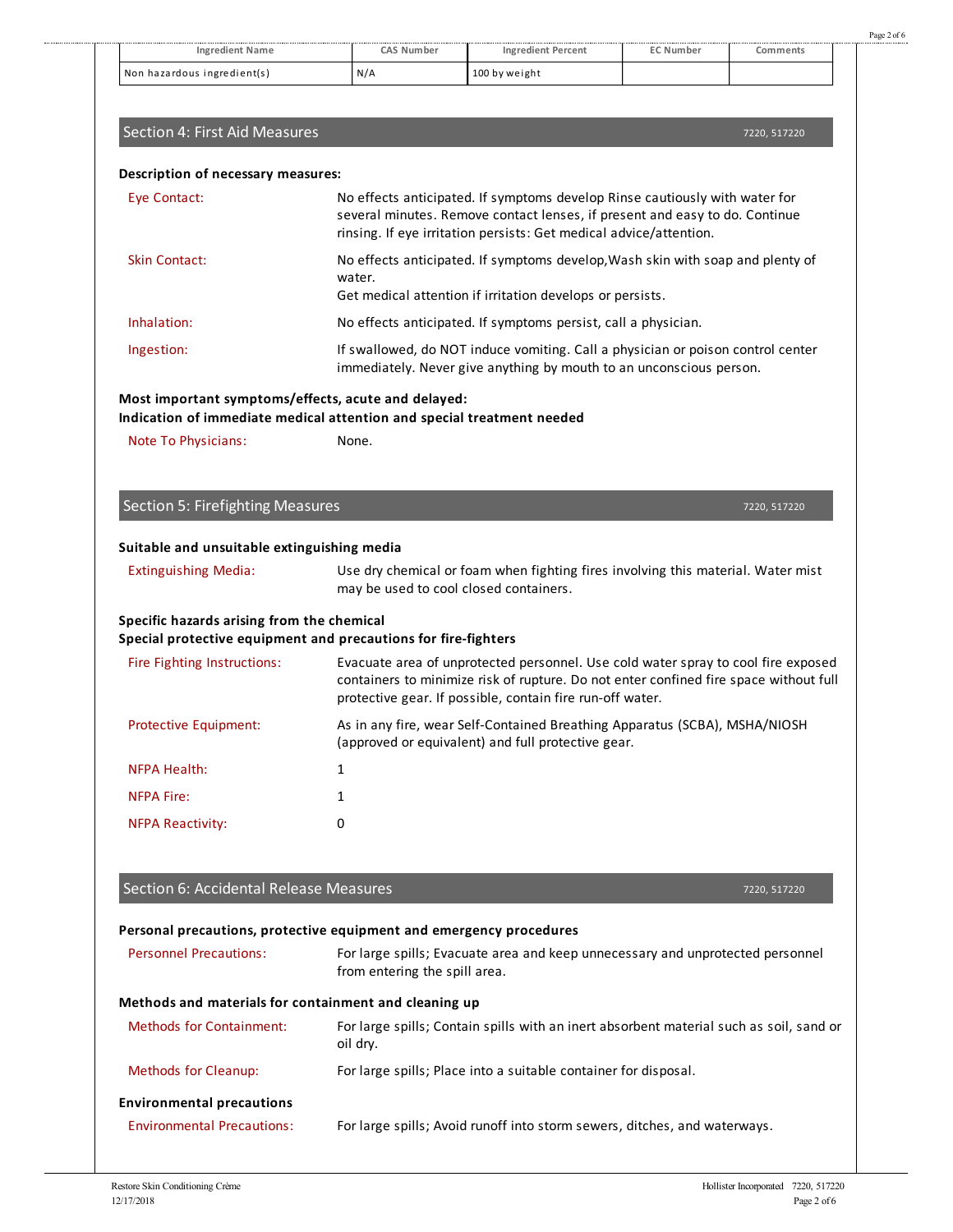| <b>Physical State:</b>                        | Physical State Appearance: Creme |                        |                             |
|-----------------------------------------------|----------------------------------|------------------------|-----------------------------|
| Odor:                                         | Slight.                          |                        |                             |
| pH:                                           | Not determined.                  |                        |                             |
| <b>Melting Temperature:</b>                   | Not determined.                  |                        |                             |
| <b>Boiling Temperature:</b>                   | Not determined.                  |                        |                             |
| <b>Flash Point:</b>                           | >210 °F (>99°C)                  |                        |                             |
| Ignition Temperature:                         | Not determined.                  |                        |                             |
| Lower Flammable Limit:                        | Not determined.                  |                        |                             |
| Restore Skin Conditioning Crème<br>12/17/2018 |                                  | Hollister Incorporated | 7220, 517220<br>Page 3 of 6 |
|                                               |                                  |                        |                             |
|                                               |                                  |                        |                             |
|                                               |                                  |                        |                             |

7220, 517220

| Section 7: Handling and Storage                              |                                                                                                                                                                                                                                                                                                                                                                                                                                                                                                                                                                                                                                                      | 7220, 517220 |
|--------------------------------------------------------------|------------------------------------------------------------------------------------------------------------------------------------------------------------------------------------------------------------------------------------------------------------------------------------------------------------------------------------------------------------------------------------------------------------------------------------------------------------------------------------------------------------------------------------------------------------------------------------------------------------------------------------------------------|--------------|
| <b>Precautions for safe handling</b>                         |                                                                                                                                                                                                                                                                                                                                                                                                                                                                                                                                                                                                                                                      |              |
| Handling:                                                    | Use with adequate ventilation. Avoid breathing vapor, aerosol or mist.                                                                                                                                                                                                                                                                                                                                                                                                                                                                                                                                                                               |              |
| <b>Special Handling:</b>                                     | Do not re-use empty containers.                                                                                                                                                                                                                                                                                                                                                                                                                                                                                                                                                                                                                      |              |
| <b>Hygiene Practices:</b>                                    | Wash thoroughly after handling. Avoid contact with eyes.                                                                                                                                                                                                                                                                                                                                                                                                                                                                                                                                                                                             |              |
| Conditions for safe storage, including any incompatibilities |                                                                                                                                                                                                                                                                                                                                                                                                                                                                                                                                                                                                                                                      |              |
| Storage:                                                     | Store in a cool, dry, well ventilated area away from sources of heat and<br>incompatible materials. Keep container tightly closed when not in use.                                                                                                                                                                                                                                                                                                                                                                                                                                                                                                   |              |
| Section 8: Exposure Controls/Personal Protection             |                                                                                                                                                                                                                                                                                                                                                                                                                                                                                                                                                                                                                                                      | 7220, 517220 |
| <b>Exposure Guidelines</b>                                   |                                                                                                                                                                                                                                                                                                                                                                                                                                                                                                                                                                                                                                                      |              |
| <b>Exposure limit:</b>                                       | Guideline ACGIH: Not established.<br>Guideline OSHA: Not established.                                                                                                                                                                                                                                                                                                                                                                                                                                                                                                                                                                                |              |
| Appropriate engineering controls                             |                                                                                                                                                                                                                                                                                                                                                                                                                                                                                                                                                                                                                                                      |              |
| <b>Engineering Controls:</b>                                 | No special protective equipment required under normal conditions of use. Use<br>appropriate engineering control such as process enclosures, local exhaust<br>ventilation, or other engineering controls to control airborne levels below<br>recommended exposure limits. Good general ventilation should be sufficient to<br>control airborne levels. Where such systems are not effective wear suitable<br>personal protective equipment, which performs satisfactorily and meets OSHA or<br>other recognized standards. Consult with local procedures for selection, training,<br>inspection and maintenance of the personal protective equipment. |              |
| Individual protection measures                               |                                                                                                                                                                                                                                                                                                                                                                                                                                                                                                                                                                                                                                                      |              |
| Eye Protection:                                              | No special protective equipment required under normal conditions of use. If<br>splashes are likely to occur, wear: Chemical splash goggles.                                                                                                                                                                                                                                                                                                                                                                                                                                                                                                          |              |
| <b>Face Protection:</b>                                      | No special protective equipment required under normal conditions of use. If<br>splashes are likely to occur, wear: Chemical splash goggles.                                                                                                                                                                                                                                                                                                                                                                                                                                                                                                          |              |
| <b>Skin Protection:</b>                                      | No special protective equipment required under normal conditions of use.                                                                                                                                                                                                                                                                                                                                                                                                                                                                                                                                                                             |              |
| <b>Respiratory Protection:</b>                               | No special protective equipment required under normal conditions of use. No<br>personal respiratory protective equipment is normally required. The need for<br>respiratory protection will vary according to the airborne concentrations and<br>environmental conditions (such as in manufacturing).                                                                                                                                                                                                                                                                                                                                                 |              |
| <b>Hygiene Practices:</b>                                    | Wash thoroughly after handling. Avoid contact with eyes.                                                                                                                                                                                                                                                                                                                                                                                                                                                                                                                                                                                             |              |

# Section 9: Physical and Chemical Properties

### **Physical and chemical properties**

Page 3 of 6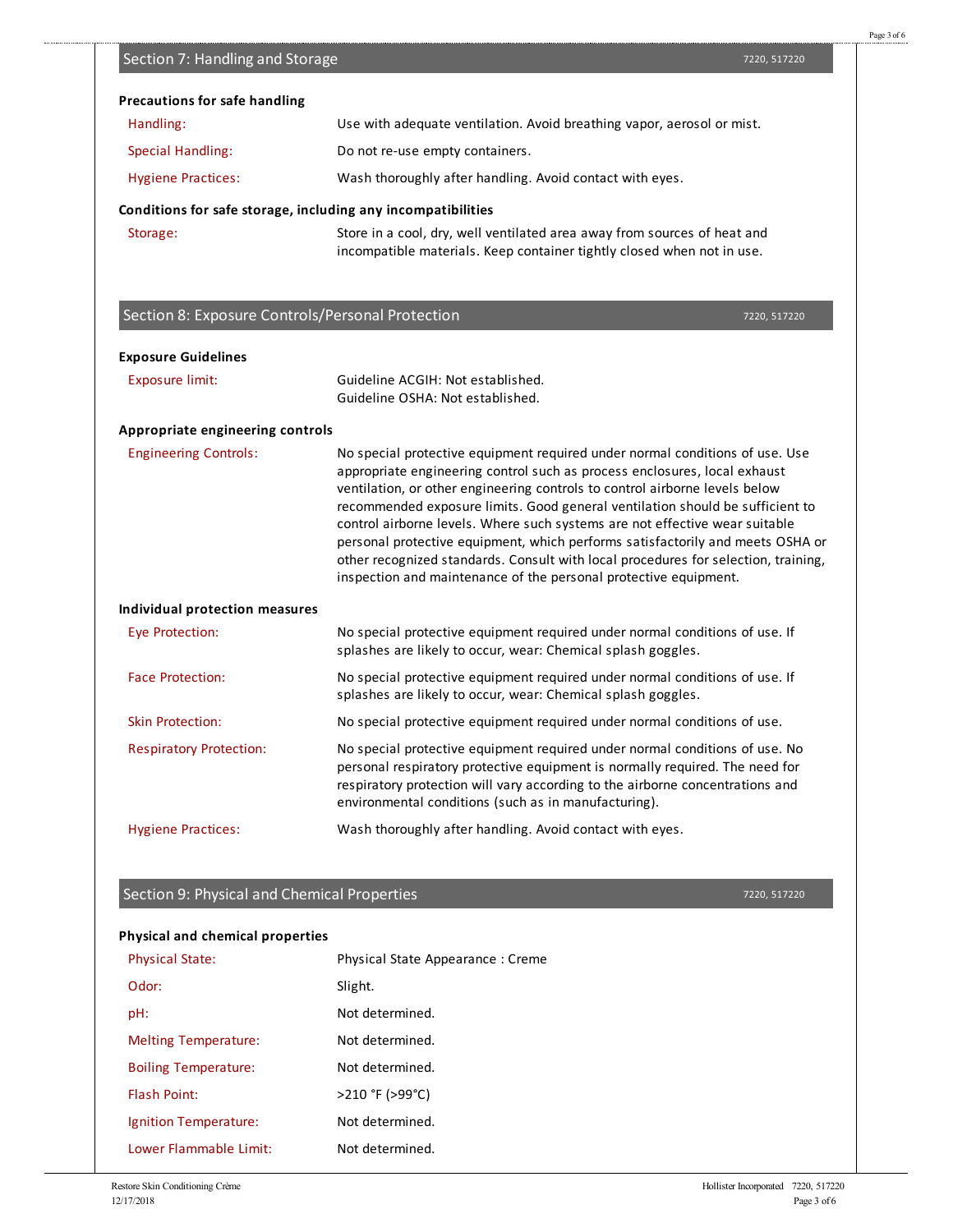| <b>Upper Flammable Limit:</b>                                                 | Not determined.                                                                 |  |
|-------------------------------------------------------------------------------|---------------------------------------------------------------------------------|--|
| Vapor Pressure:                                                               | Not determined.                                                                 |  |
| <b>Vapor Density:</b>                                                         | Not determined.                                                                 |  |
| Solubility:                                                                   | Not determined.                                                                 |  |
| <b>Specific Gravity:</b>                                                      | Not determined.                                                                 |  |
| <b>Evaporation Rate:</b>                                                      | Not determined.                                                                 |  |
| <b>Percent Volatile:</b>                                                      | Not determined.                                                                 |  |
| Section 10: Stability and Reactivity                                          | 7220, 517220                                                                    |  |
| Reactivity:                                                                   |                                                                                 |  |
| <b>Chemical Stability:</b><br><b>Chemical Stability:</b>                      | Stable under recommended handling and storage conditions.                       |  |
|                                                                               |                                                                                 |  |
| <b>Possibility of hazardous reactions:</b><br>Hazardous Polymerization:       | Hazardous polymerization does not occur.                                        |  |
|                                                                               |                                                                                 |  |
| <b>Conditions To Avoid:</b><br><b>Conditions To Avoid:</b>                    | Heat, flames, ignition sources, and sparks. Incompatible materials.             |  |
|                                                                               |                                                                                 |  |
|                                                                               |                                                                                 |  |
| <b>Incompatible Materials:</b><br><b>Hazardous Decomposition</b><br>Products: | Thermal decomposition can lead to release irritant fumes and toxic gases.       |  |
|                                                                               |                                                                                 |  |
| Section 11: Toxicological Information                                         | 7220, 517220                                                                    |  |
| <b>Toxicological Information:</b>                                             |                                                                                 |  |
| Product:                                                                      |                                                                                 |  |
| Eye Toxicity:                                                                 | No relevant toxicological data were available.                                  |  |
| <b>Skin Toxicity:</b>                                                         | No relevant toxicological data were available.                                  |  |
| <b>Ingestion Toxicity:</b>                                                    | No relevant toxicological data were available.                                  |  |
| <b>Inhalation Toxicity:</b>                                                   | No relevant toxicological data were available.                                  |  |
| Route of Exposure:                                                            | Eyes. Skin. Inhalation. Ingestion.                                              |  |
| <b>Target Organ Data:</b>                                                     | Eyes. Skin. Respiratory system. Digestive system.                               |  |
| <b>Acute Inhalation Effects:</b>                                              | Prolonged or excessive inhalation may cause respiratory tract irritation.       |  |
| Acute Skin Effects:                                                           | May cause irritation.                                                           |  |
| <b>Acute Ingestion Effects:</b>                                               | Ingestion can cause gastrointestinal irritation, nausea, vomiting and diarrhea. |  |
| Acute Eye Effects:                                                            | May cause irritation.                                                           |  |
|                                                                               | 7220, 517220                                                                    |  |
| Section 12: Ecological Information                                            |                                                                                 |  |
| <b>Ecotoxicity:</b><br>Product:                                               |                                                                                 |  |

.......................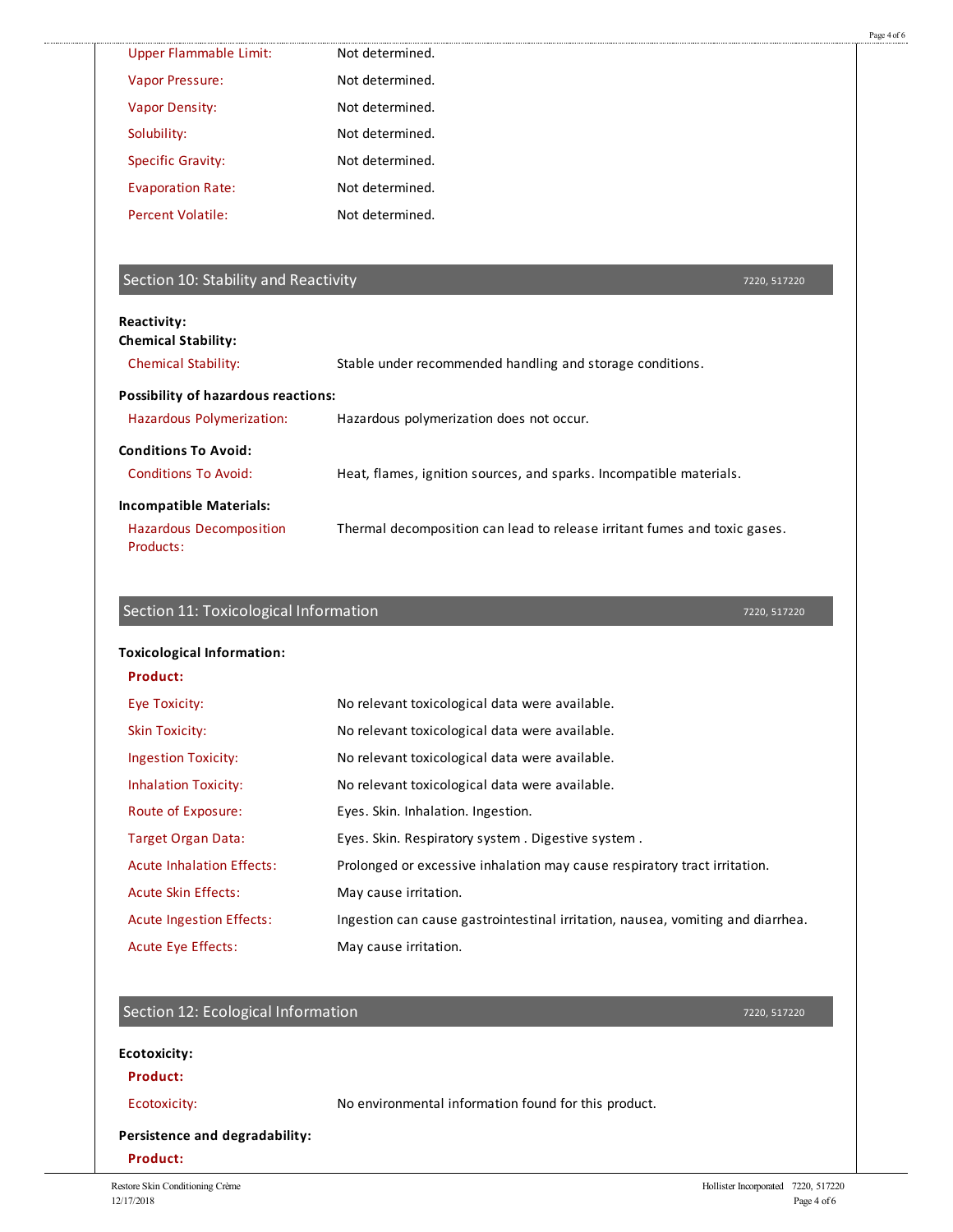| <b>Environmental Fate:</b>          | No environmental information found for this product.                                                                                                                                                                                                                                                                                                                                                                                                                                                                                                                                                                                                                                                                                                     |
|-------------------------------------|----------------------------------------------------------------------------------------------------------------------------------------------------------------------------------------------------------------------------------------------------------------------------------------------------------------------------------------------------------------------------------------------------------------------------------------------------------------------------------------------------------------------------------------------------------------------------------------------------------------------------------------------------------------------------------------------------------------------------------------------------------|
|                                     |                                                                                                                                                                                                                                                                                                                                                                                                                                                                                                                                                                                                                                                                                                                                                          |
| Section 13: Disposal Considerations | 7220, 517220                                                                                                                                                                                                                                                                                                                                                                                                                                                                                                                                                                                                                                                                                                                                             |
| <b>Description of waste:</b>        |                                                                                                                                                                                                                                                                                                                                                                                                                                                                                                                                                                                                                                                                                                                                                          |
| <b>Waste Disposal:</b>              | Dispose of in accordance with Local, State, Federal and Provincial regulations.                                                                                                                                                                                                                                                                                                                                                                                                                                                                                                                                                                                                                                                                          |
| Section 14: Transport Information   | 7220, 517220                                                                                                                                                                                                                                                                                                                                                                                                                                                                                                                                                                                                                                                                                                                                             |
| <b>DOT Shipping Name:</b>           | <b>Not Restricted</b>                                                                                                                                                                                                                                                                                                                                                                                                                                                                                                                                                                                                                                                                                                                                    |
| <b>DOT UN Number:</b>               | Not Applicable                                                                                                                                                                                                                                                                                                                                                                                                                                                                                                                                                                                                                                                                                                                                           |
| Notes from Section 14:              | The data provided in this section is for information only. Please apply the<br>appropriate regulations to properly classify your shipment.                                                                                                                                                                                                                                                                                                                                                                                                                                                                                                                                                                                                               |
| Section 15: Regulatory Information  | 7220, 517220                                                                                                                                                                                                                                                                                                                                                                                                                                                                                                                                                                                                                                                                                                                                             |
|                                     |                                                                                                                                                                                                                                                                                                                                                                                                                                                                                                                                                                                                                                                                                                                                                          |
| <b>Regulatory - Product Based:</b>  | Safety, health and environmental regulations specific for the product:                                                                                                                                                                                                                                                                                                                                                                                                                                                                                                                                                                                                                                                                                   |
| <b>CA PROP 65:</b>                  |                                                                                                                                                                                                                                                                                                                                                                                                                                                                                                                                                                                                                                                                                                                                                          |
|                                     | The following statement(s) are provided under the California Safe Drinking Water<br>and Toxic Enforcement Act of 1986 (Proposition 65): This product does not contain<br>any Proposition 65 chemicals.                                                                                                                                                                                                                                                                                                                                                                                                                                                                                                                                                   |
| <b>TSCA Inventory Status:</b>       | All the constituents of this product are TSCA listed or exempt from listing.                                                                                                                                                                                                                                                                                                                                                                                                                                                                                                                                                                                                                                                                             |
| SARA:                               |                                                                                                                                                                                                                                                                                                                                                                                                                                                                                                                                                                                                                                                                                                                                                          |
|                                     | This product does not contain any chemicals which are subject to the reporting<br>requirements of the Superfund Amendments and Reauthorization Act of 1986<br>(SARA) Title III (40CFR, Part 372).                                                                                                                                                                                                                                                                                                                                                                                                                                                                                                                                                        |
| Canada WHMIS:                       | Not controlled.                                                                                                                                                                                                                                                                                                                                                                                                                                                                                                                                                                                                                                                                                                                                          |
| Section 16: Additional Information  |                                                                                                                                                                                                                                                                                                                                                                                                                                                                                                                                                                                                                                                                                                                                                          |
|                                     | 7220, 517220                                                                                                                                                                                                                                                                                                                                                                                                                                                                                                                                                                                                                                                                                                                                             |
| <b>Issue Date:</b>                  | 11/14/2014                                                                                                                                                                                                                                                                                                                                                                                                                                                                                                                                                                                                                                                                                                                                               |
| <b>Revision Date:</b>               | 12/17/2018                                                                                                                                                                                                                                                                                                                                                                                                                                                                                                                                                                                                                                                                                                                                               |
| Disclaimer:                         | This product is exempt from Safety Data Sheet regulations as the product is for<br>consumer use. The information contained in this Safety Data Sheet (SDS) is offered<br>as a guide to the use and handling of this material. All safety aspects of all<br>Hollister products are thoroughly evaluated prior to commercialization. This SDS<br>has been prepared in good faith by technically knowledgeable personnel. Hollister<br>Incorporated shall not be held liable for any damages, losses or injuries of any<br>nature which may result from the use of or reliance upon any information<br>contained in this SDS. Each individual should make a determination as to the<br>suitability of the information for his or her particular purpose(s). |
| Copyright:                          | Copyright© 1996-2015 Actio Corporation. All Rights Reserved.                                                                                                                                                                                                                                                                                                                                                                                                                                                                                                                                                                                                                                                                                             |